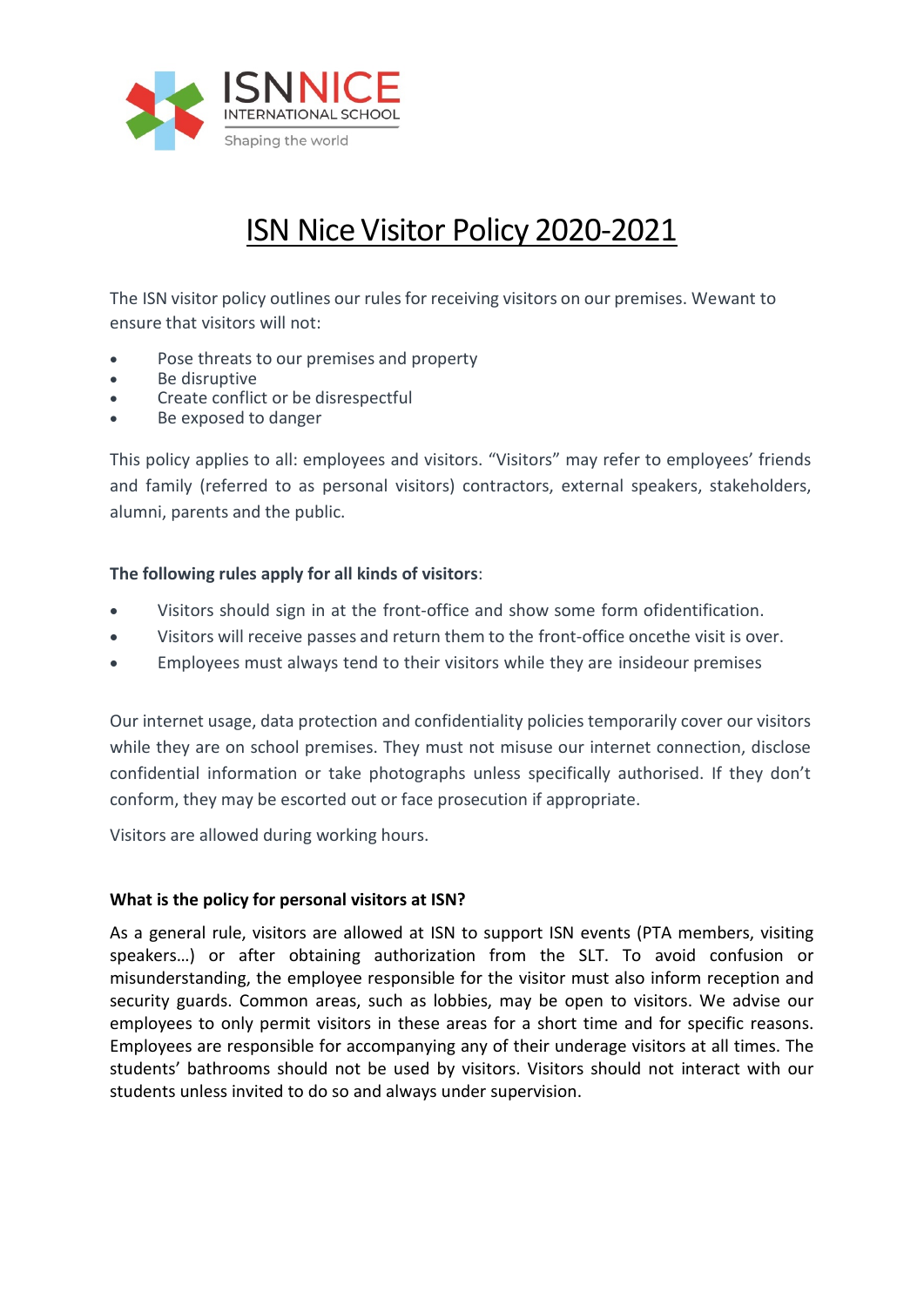

## **Contractors and service vendors**

Contractors, suppliers and service vendors, such as IT technicians and plumbers, can enter our premises only to complete their job duties. Front-desk employees are responsible for providing contractors and vendors with badges and for instructing them to wear those badges at all times on our premises.

## **Other kinds of visitors**

The school may occasionally accept the following types of visitors:

- Potential parents/families/customers
- Job candidates
- Business partners

These visitors should receive written authorization from the respective teachers /administration /management before entering our premises. They should always be accompanied by an employee while on ISN premises.

### **Solicitation**

In accordance with our non-solicitation policy, visitors must not try to proselytize employees, gather donations or request participation in activities while on our premises. Any visitor who violates this policy may be escorted out.

### **Deliveries**

Anyone who delivers orders, mail or packages for employees should remain at the building's reception or gate. Front office employees/security guards are responsiblefor notifying the employee who expects the delivery. If that employee is unable to receive their order, front office employees may accept the order on the employee'sbehalf upon request. Front-office personnel must sign for and disseminate all **business** orders and mail.

Maintenance Manager/Security guards should check appropriate documents beforeallowing access to delivery vehicles.

### **Dangerous or restricted areas**

Employees may not bring or accept visitors in areas where there are dangerous machines or chemicals, confidential records or sensitive equipment.